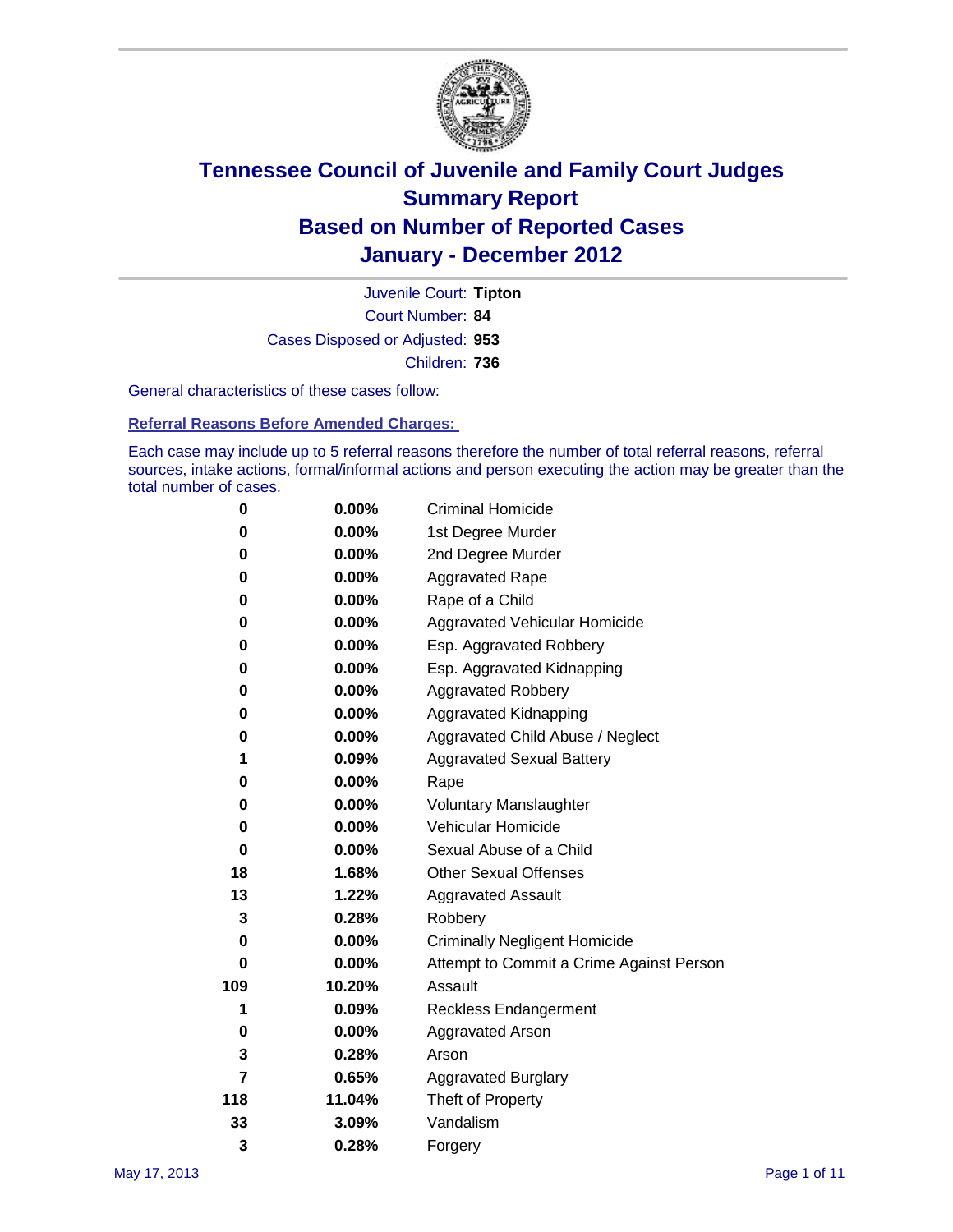

Court Number: **84** Juvenile Court: **Tipton** Cases Disposed or Adjusted: **953** Children: **736**

#### **Referral Reasons Before Amended Charges:**

Each case may include up to 5 referral reasons therefore the number of total referral reasons, referral sources, intake actions, formal/informal actions and person executing the action may be greater than the total number of cases.

| 0            | 0.00% | <b>Worthless Checks</b>                                     |
|--------------|-------|-------------------------------------------------------------|
| 0            | 0.00% | Illegal Possession / Fraudulent Use of Credit / Debit Cards |
| 11           | 1.03% | <b>Burglary</b>                                             |
| $\mathbf{2}$ | 0.19% | Unauthorized Use of a Vehicle                               |
| 0            | 0.00% | <b>Cruelty to Animals</b>                                   |
| 3            | 0.28% | Sale of Controlled Substances                               |
| 16           | 1.50% | <b>Other Drug Offenses</b>                                  |
| 59           | 5.52% | Possession of Controlled Substances                         |
| 14           | 1.31% | <b>Criminal Attempt</b>                                     |
| 8            | 0.75% | Carrying Weapons on School Property                         |
| 6            | 0.56% | Unlawful Carrying / Possession of a Weapon                  |
| 2            | 0.19% | <b>Evading Arrest</b>                                       |
| 0            | 0.00% | Escape                                                      |
| 2            | 0.19% | Driving Under Influence (DUI)                               |
| 34           | 3.18% | Possession / Consumption of Alcohol                         |
| 6            | 0.56% | Resisting Stop, Frisk, Halt, Arrest or Search               |
| 1            | 0.09% | <b>Aggravated Criminal Trespass</b>                         |
| 7            | 0.65% | Harassment                                                  |
| 0            | 0.00% | Failure to Appear                                           |
| 2            | 0.19% | Filing a False Police Report                                |
| $\mathbf 2$  | 0.19% | Criminal Impersonation                                      |
| 25           | 2.34% | <b>Disorderly Conduct</b>                                   |
| 24           | 2.25% | <b>Criminal Trespass</b>                                    |
| 4            | 0.37% | <b>Public Intoxication</b>                                  |
| 0            | 0.00% | Gambling                                                    |
| 94           | 8.79% | <b>Traffic</b>                                              |
| 3            | 0.28% | <b>Local Ordinances</b>                                     |
| 0            | 0.00% | Violation of Wildlife Regulations                           |
| 60           | 5.61% | Contempt of Court                                           |
| 8            | 0.75% | Violation of Probation                                      |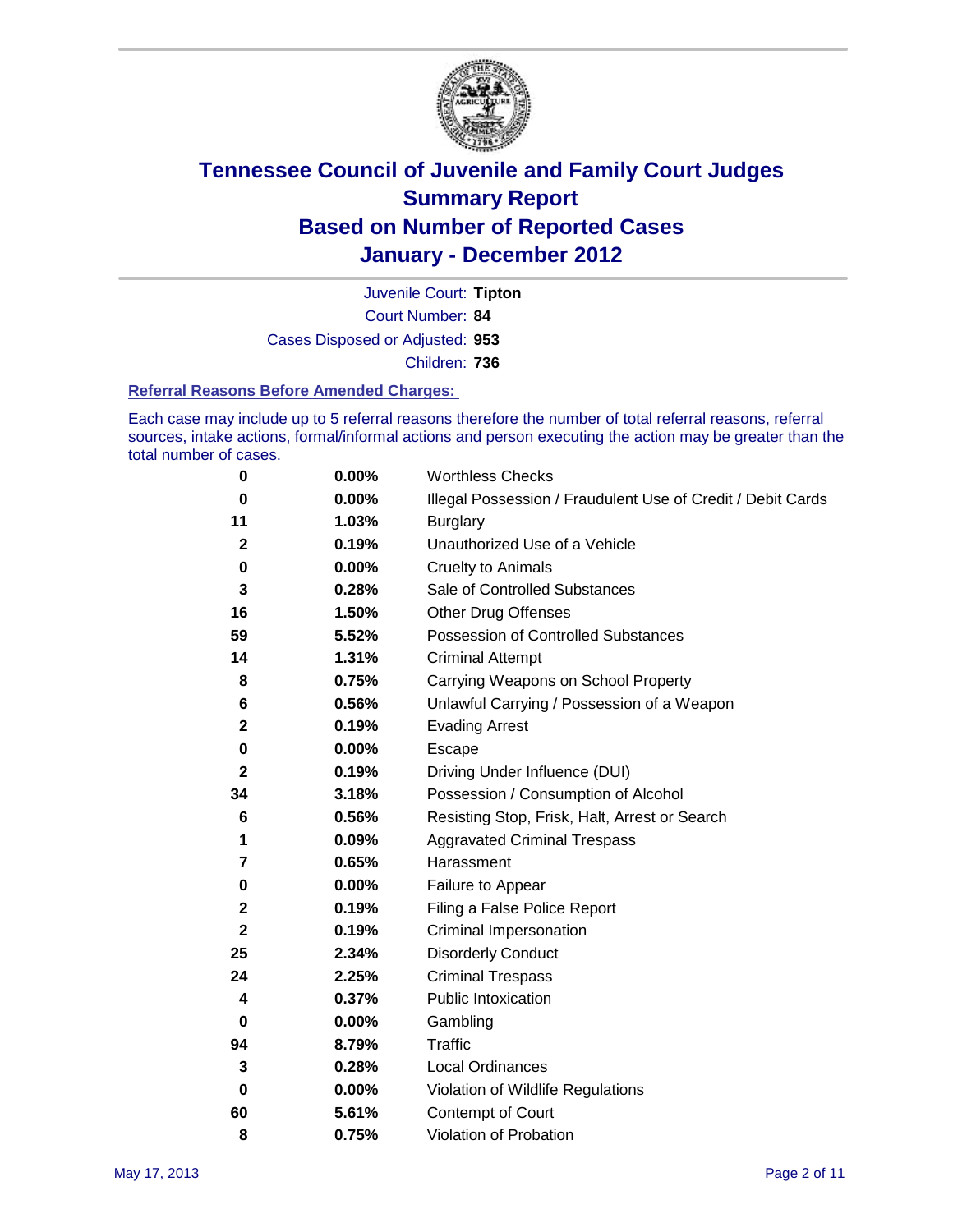

Court Number: **84** Juvenile Court: **Tipton** Cases Disposed or Adjusted: **953** Children: **736**

#### **Referral Reasons Before Amended Charges:**

Each case may include up to 5 referral reasons therefore the number of total referral reasons, referral sources, intake actions, formal/informal actions and person executing the action may be greater than the total number of cases.

| 1        | 0.09%    | Violation of Aftercare                 |
|----------|----------|----------------------------------------|
| 79       | 7.39%    | Unruly Behavior                        |
| 124      | 11.60%   | Truancy                                |
| 13       | 1.22%    | In-State Runaway                       |
| $\bf{0}$ | $0.00\%$ | Out-of-State Runaway                   |
| 17       | 1.59%    | Possession of Tobacco Products         |
| 9        | 0.84%    | Violation of a Valid Court Order       |
| 43       | 4.02%    | Violation of Curfew                    |
| 0        | 0.00%    | Sexually Abused Child                  |
|          | 0.09%    | <b>Physically Abused Child</b>         |
| 0        | 0.00%    | Dependency / Neglect                   |
| 0        | 0.00%    | <b>Termination of Parental Rights</b>  |
| 0        | 0.00%    | <b>Violation of Pretrial Diversion</b> |
| 0        | 0.00%    | Violation of Informal Adjustment       |
| 8        | 0.75%    | <b>Judicial Review</b>                 |
| 6        | 0.56%    | <b>Administrative Review</b>           |
| 9        | 0.84%    | <b>Foster Care Review</b>              |
| 0        | 0.00%    | Custody                                |
| 0        | 0.00%    | Visitation                             |
| 0        | 0.00%    | Paternity / Legitimation               |
| 57       | 5.33%    | <b>Child Support</b>                   |
| 0        | 0.00%    | <b>Request for Medical Treatment</b>   |
| 0        | 0.00%    | <b>Consent to Marry</b>                |
| 0        | 0.00%    | Other                                  |
| 1,069    | 100.00%  | <b>Total Referrals</b>                 |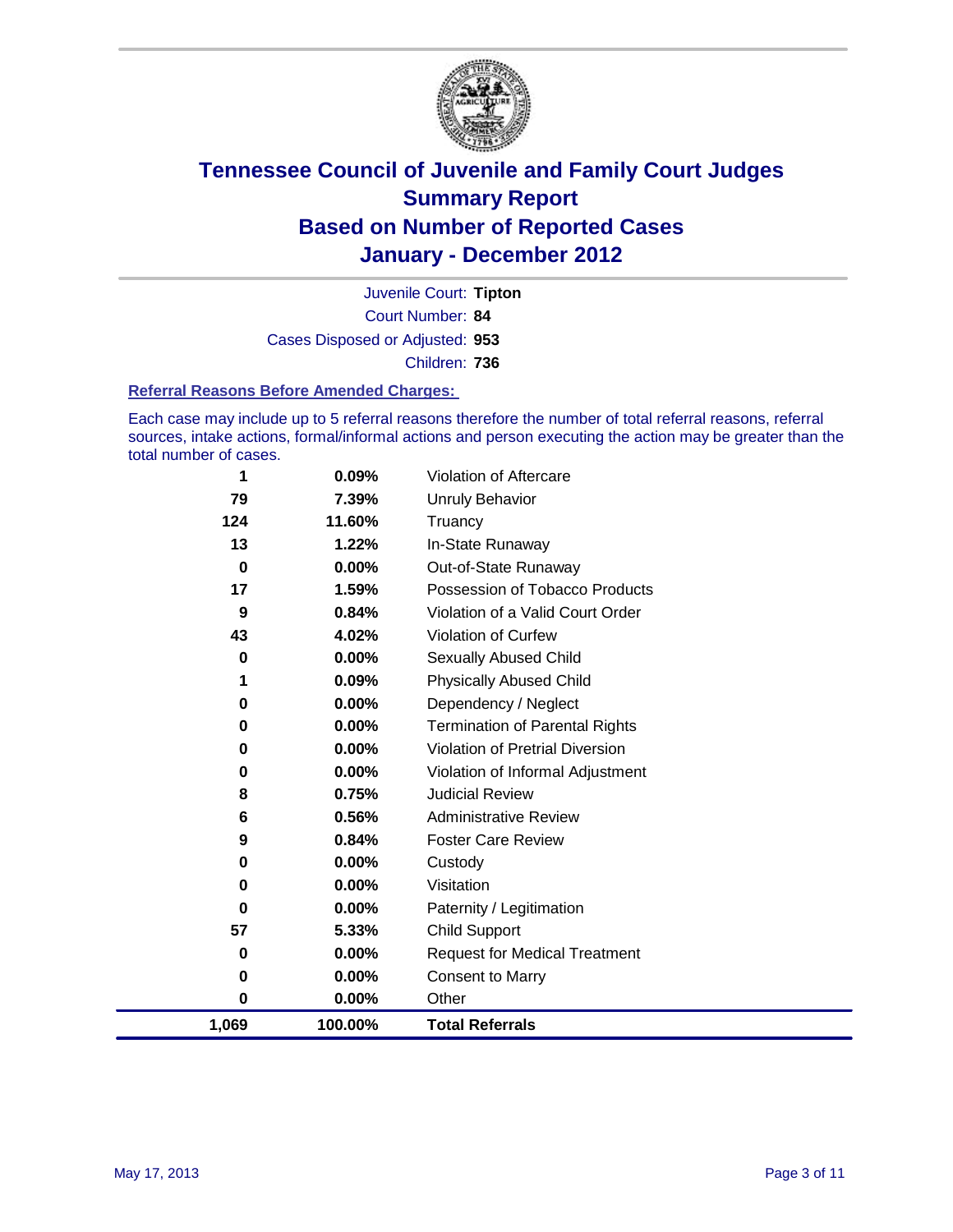

|                            | Juvenile Court: Tipton          |                                   |  |  |
|----------------------------|---------------------------------|-----------------------------------|--|--|
| Court Number: 84           |                                 |                                   |  |  |
|                            | Cases Disposed or Adjusted: 953 |                                   |  |  |
|                            |                                 | Children: 736                     |  |  |
| <b>Referral Sources: 1</b> |                                 |                                   |  |  |
| 721                        | 67.45%                          | Law Enforcement                   |  |  |
| 106                        | 9.92%                           | Parents                           |  |  |
| 17                         | 1.59%                           | <b>Relatives</b>                  |  |  |
| $\bf{0}$                   | 0.00%                           | Self                              |  |  |
| 189                        | 17.68%                          | School                            |  |  |
| $\bf{0}$                   | 0.00%                           | <b>CSA</b>                        |  |  |
| 27                         | 2.53%                           | <b>DCS</b>                        |  |  |
| 1                          | 0.09%                           | Other State Department            |  |  |
| $\mathbf 0$                | 0.00%                           | <b>District Attorney's Office</b> |  |  |
| 5                          | 0.47%                           | <b>Court Staff</b>                |  |  |
| $\mathbf{2}$               | 0.19%                           | Social Agency                     |  |  |
| 1                          | 0.09%                           | <b>Other Court</b>                |  |  |
| 0                          | 0.00%                           | Victim                            |  |  |
| 0                          | 0.00%                           | Child & Parent                    |  |  |
| 0                          | 0.00%                           | Hospital                          |  |  |
| 0                          | 0.00%                           | Unknown                           |  |  |
| 0                          | 0.00%                           | Other                             |  |  |
| 1,069                      | 100.00%                         | <b>Total Referral Sources</b>     |  |  |

### **Age of Child at Referral: 2**

|     | $0.00\%$ | <b>Unknown</b>     |  |
|-----|----------|--------------------|--|
| 0   | $0.00\%$ | Ages 19 and Over   |  |
| 162 | 22.01%   | Ages 17 through 18 |  |
| 252 | 34.24%   | Ages 15 through 16 |  |
| 142 | 19.29%   | Ages 13 through 14 |  |
| 54  | 7.34%    | Ages 11 through 12 |  |
| 126 | 17.12%   | Ages 10 and Under  |  |
|     | 0        |                    |  |

<sup>1</sup> If different than number of Referral Reasons (1069), verify accuracy of your court's data.

<sup>2</sup> One child could be counted in multiple categories, verify accuracy of your court's data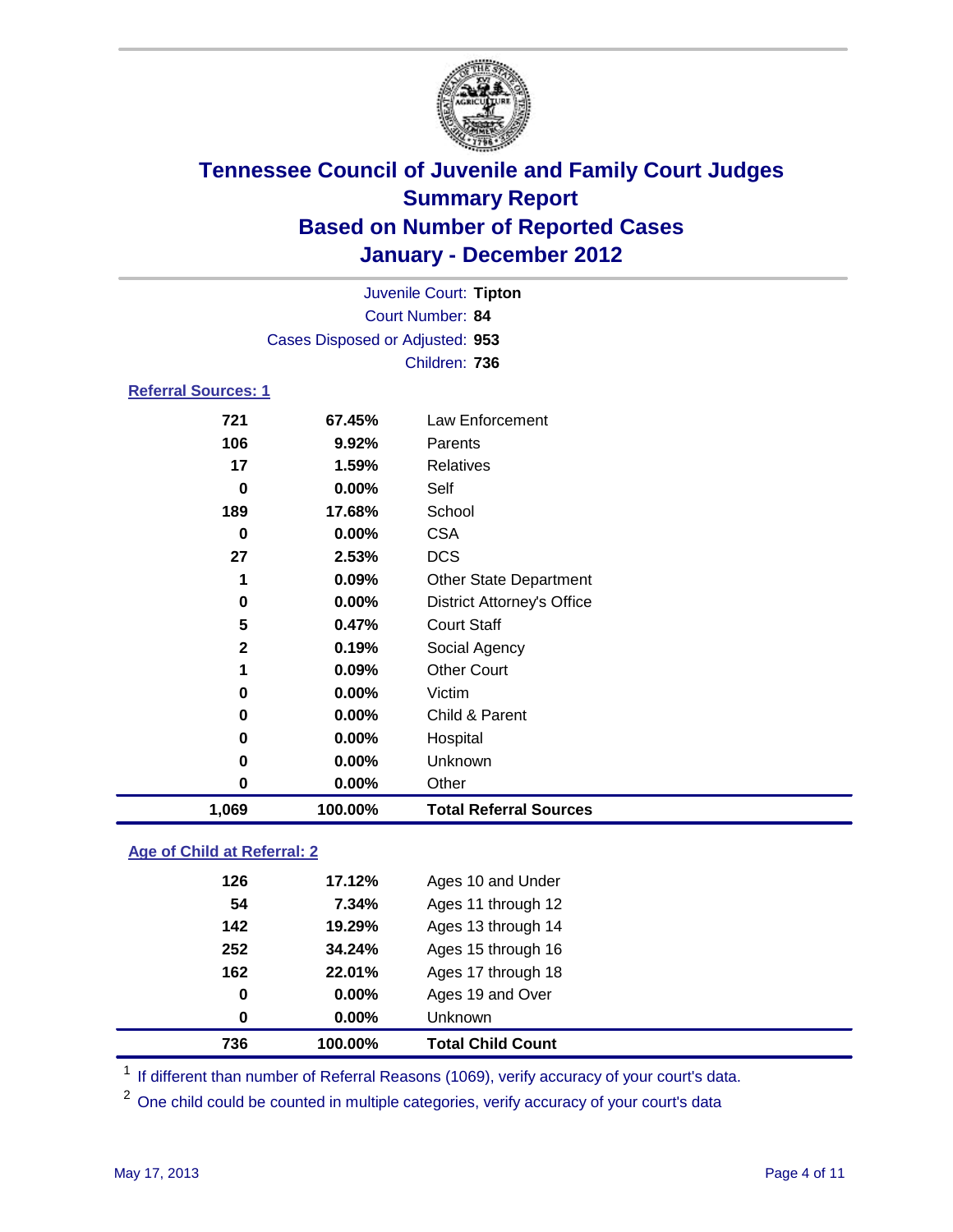

| Juvenile Court: Tipton                  |                                 |                          |  |  |
|-----------------------------------------|---------------------------------|--------------------------|--|--|
| Court Number: 84                        |                                 |                          |  |  |
|                                         | Cases Disposed or Adjusted: 953 |                          |  |  |
|                                         |                                 | Children: 736            |  |  |
| Sex of Child: 1                         |                                 |                          |  |  |
| 458                                     | 62.23%                          | Male                     |  |  |
| 278                                     | 37.77%                          | Female                   |  |  |
| $\mathbf 0$                             | 0.00%                           | Unknown                  |  |  |
| 736                                     | 100.00%                         | <b>Total Child Count</b> |  |  |
| Race of Child: 1                        |                                 |                          |  |  |
| 474                                     | 64.40%                          | White                    |  |  |
| 257                                     | 34.92%                          | African American         |  |  |
| 1                                       | 0.14%                           | Native American          |  |  |
| $\mathbf 0$                             | 0.00%                           | Asian                    |  |  |
| 4                                       | 0.54%                           | Mixed                    |  |  |
| $\mathbf 0$                             | 0.00%                           | Unknown                  |  |  |
| 736                                     | 100.00%                         | <b>Total Child Count</b> |  |  |
| <b>Hispanic Origin: 1</b>               |                                 |                          |  |  |
| 14                                      | 1.90%                           | Yes                      |  |  |
| 714                                     | 97.01%                          | <b>No</b>                |  |  |
| 8                                       | 1.09%                           | Unknown                  |  |  |
| 736                                     | 100.00%                         | <b>Total Child Count</b> |  |  |
| <b>School Enrollment of Children: 1</b> |                                 |                          |  |  |
| 667                                     | 90.63%                          | Yes                      |  |  |
| 67                                      | 9.10%                           | No                       |  |  |
| $\overline{\mathbf{2}}$                 | 0.27%                           | Unknown                  |  |  |
| 736                                     | 100.00%                         | <b>Total Child Count</b> |  |  |

One child could be counted in multiple categories, verify accuracy of your court's data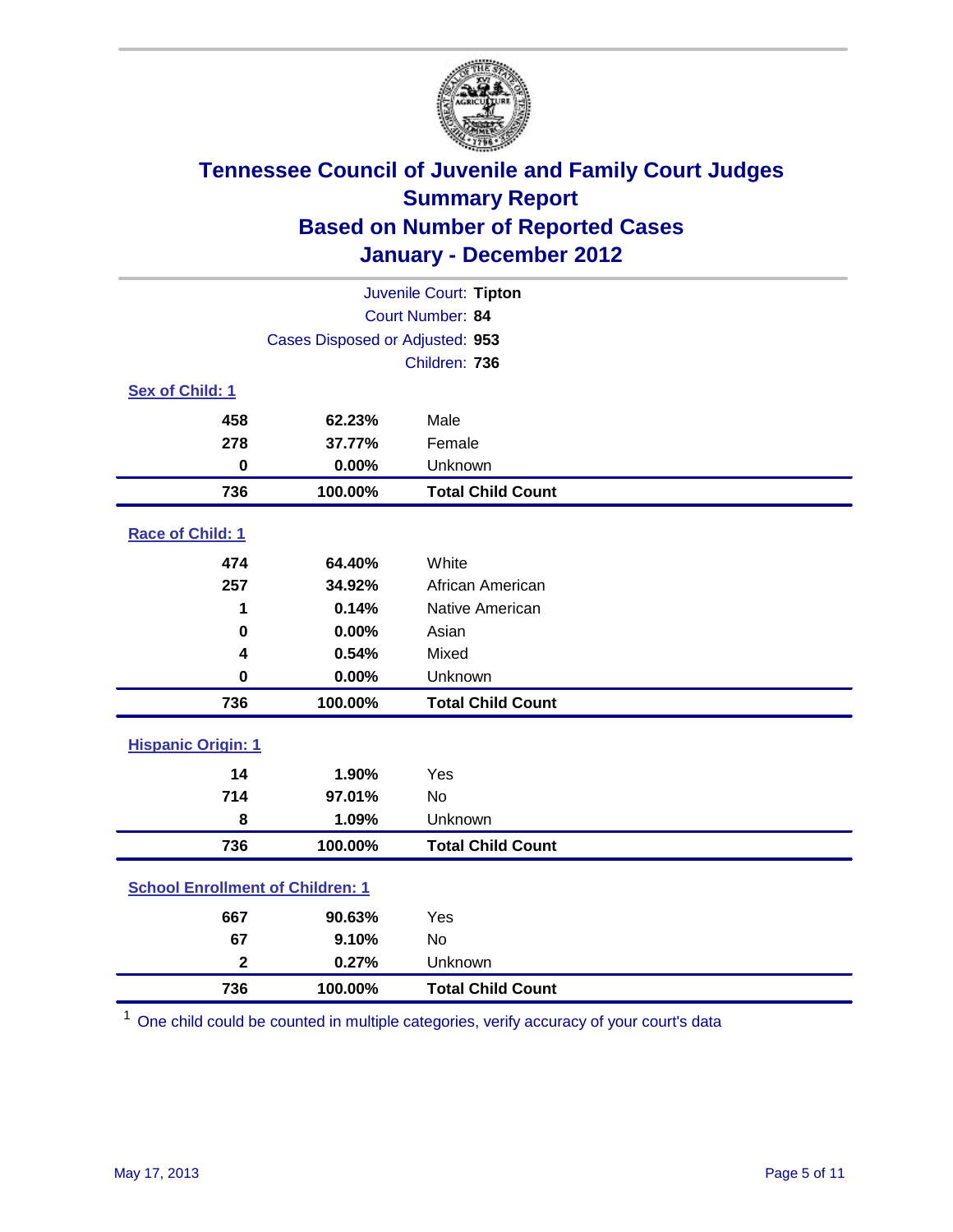

Court Number: **84** Juvenile Court: **Tipton** Cases Disposed or Adjusted: **953** Children: **736**

#### **Living Arrangement of Child at Time of Referral: 1**

| 736          | 100.00%  | <b>Total Child Count</b>     |
|--------------|----------|------------------------------|
| 0            | 0.00%    | Other                        |
| 3            | 0.41%    | Unknown                      |
| 0            | $0.00\%$ | Independent                  |
| 0            | 0.00%    | In an Institution            |
| 5            | 0.68%    | In a Residential Center      |
| 2            | 0.27%    | In a Group Home              |
| $\mathbf{2}$ | 0.27%    | With Foster Family           |
| 0            | 0.00%    | With Adoptive Parents        |
| 52           | 7.07%    | <b>With Relatives</b>        |
| 62           | 8.42%    | With Father                  |
| 509          | 69.16%   | With Mother                  |
| 3            | 0.41%    | With Mother and Stepfather   |
| 0            | $0.00\%$ | With Father and Stepmother   |
| 98           | 13.32%   | With Both Biological Parents |
|              |          |                              |

#### **Type of Detention: 2**

| 953 | 100.00%  | <b>Total Detention Count</b> |  |
|-----|----------|------------------------------|--|
| 0   | $0.00\%$ | Other                        |  |
| 916 | 96.12%   | Does Not Apply               |  |
| 27  | 2.83%    | <b>Unknown</b>               |  |
| 0   | 0.00%    | <b>Psychiatric Hospital</b>  |  |
| 0   | 0.00%    | Jail - No Separation         |  |
| 0   | $0.00\%$ | Jail - Partial Separation    |  |
| 0   | $0.00\%$ | Jail - Complete Separation   |  |
| 9   | 0.94%    | Juvenile Detention Facility  |  |
| 1   | 0.10%    | Non-Secure Placement         |  |
|     |          |                              |  |

<sup>1</sup> One child could be counted in multiple categories, verify accuracy of your court's data

<sup>2</sup> If different than number of Cases (953) verify accuracy of your court's data.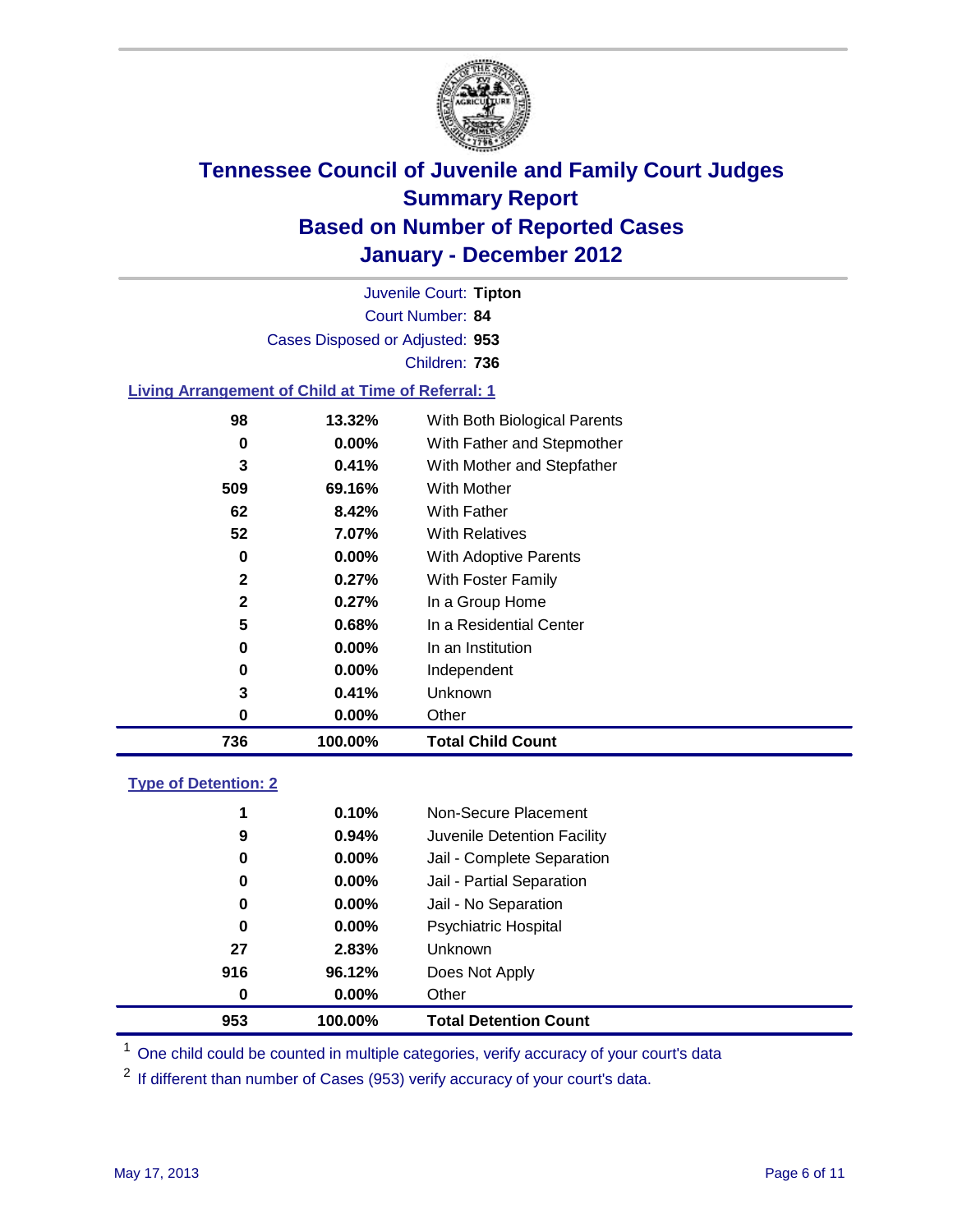

|                                                    | Juvenile Court: Tipton          |                                      |  |  |  |
|----------------------------------------------------|---------------------------------|--------------------------------------|--|--|--|
|                                                    | Court Number: 84                |                                      |  |  |  |
|                                                    | Cases Disposed or Adjusted: 953 |                                      |  |  |  |
|                                                    |                                 | Children: 736                        |  |  |  |
| <b>Placement After Secure Detention Hearing: 1</b> |                                 |                                      |  |  |  |
| 914                                                | 95.91%                          | Returned to Prior Living Arrangement |  |  |  |
| $\mathbf{2}$                                       | 0.21%                           | Juvenile Detention Facility          |  |  |  |
| $\bf{0}$                                           | 0.00%                           | Jail                                 |  |  |  |
| 8                                                  | 0.84%                           | Shelter / Group Home                 |  |  |  |
| $\mathbf{2}$                                       | 0.21%                           | Foster Family Home                   |  |  |  |
| $\bf{0}$                                           | 0.00%                           | Psychiatric Hospital                 |  |  |  |
| 26                                                 | 2.73%                           | Unknown                              |  |  |  |
| $\bf{0}$                                           | 0.00%                           | Does Not Apply                       |  |  |  |
| 1                                                  | 0.10%                           | Other                                |  |  |  |
| 953                                                | 100.00%                         | <b>Total Placement Count</b>         |  |  |  |
| <b>Intake Actions: 2</b>                           |                                 |                                      |  |  |  |
|                                                    |                                 |                                      |  |  |  |
| 801                                                | 74.93%                          | <b>Petition Filed</b>                |  |  |  |
| 117                                                | 10.94%                          | <b>Motion Filed</b>                  |  |  |  |
| 99                                                 | 9.26%                           | <b>Citation Processed</b>            |  |  |  |
| 0                                                  | 0.00%                           | Notification of Paternity Processed  |  |  |  |
| 8                                                  | 0.75%                           | Scheduling of Judicial Review        |  |  |  |
| 6                                                  | 0.56%                           | Scheduling of Administrative Review  |  |  |  |
| 9                                                  | 0.84%                           | Scheduling of Foster Care Review     |  |  |  |
| 29                                                 | 2.71%                           | Unknown                              |  |  |  |
| 0                                                  | 0.00%                           | Does Not Apply                       |  |  |  |
| 0                                                  | 0.00%                           | Other                                |  |  |  |
| 1,069                                              | 100.00%                         | <b>Total Intake Count</b>            |  |  |  |

<sup>1</sup> If different than number of Cases (953) verify accuracy of your court's data.

<sup>2</sup> If different than number of Referral Reasons (1069), verify accuracy of your court's data.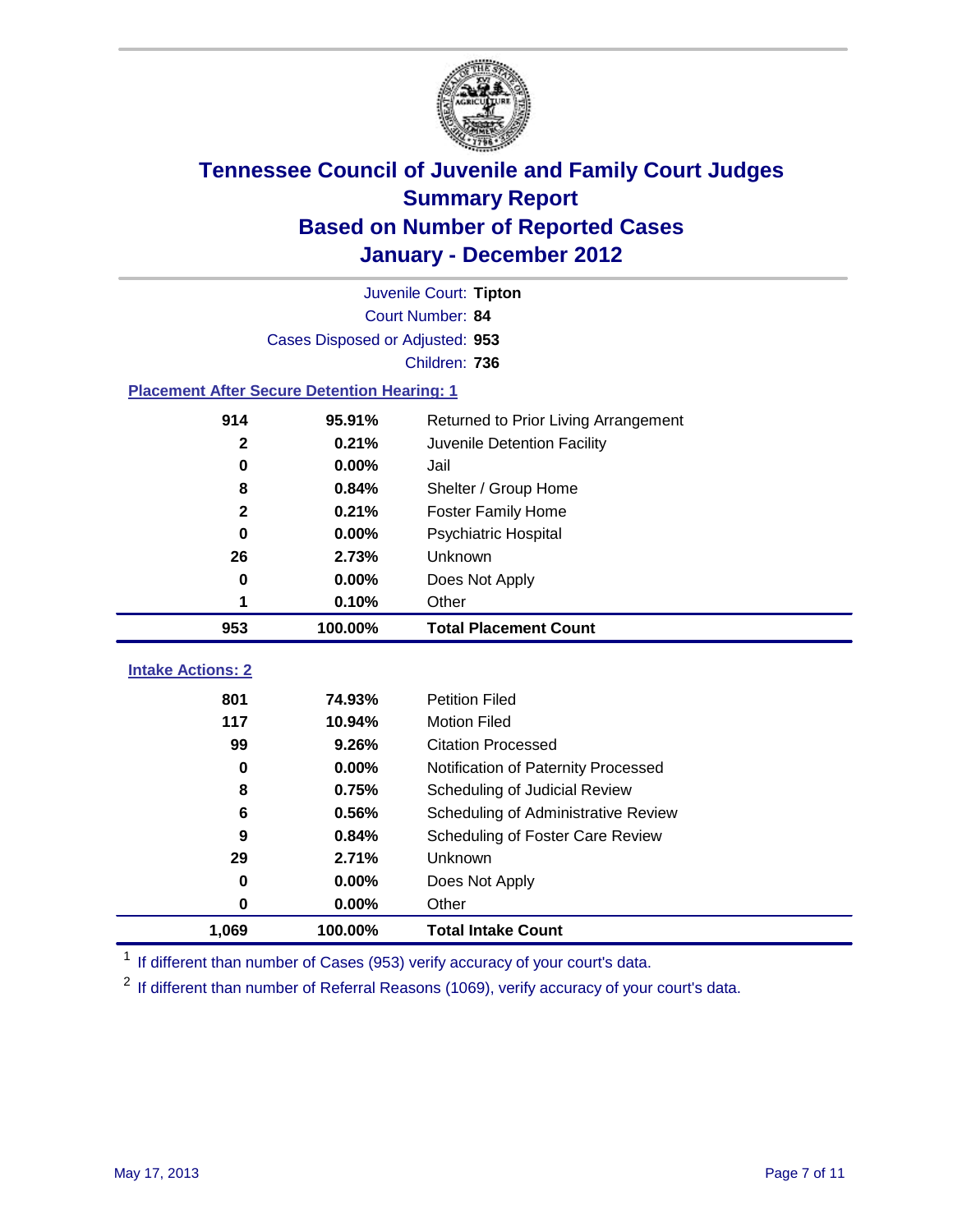

Court Number: **84** Juvenile Court: **Tipton** Cases Disposed or Adjusted: **953** Children: **736**

### **Last Grade Completed by Child: 1**

| $\bf{0}$                                | 0.00%    | Too Young for School         |  |
|-----------------------------------------|----------|------------------------------|--|
| 0                                       | 0.00%    | Preschool                    |  |
| 13                                      | 1.77%    | Kindergarten                 |  |
| 15                                      | 2.04%    | 1st Grade                    |  |
| 16                                      | 2.17%    | 2nd Grade                    |  |
| 15                                      | 2.04%    | 3rd Grade                    |  |
| 22                                      | 2.99%    | 4th Grade                    |  |
| 20                                      | 2.72%    | 5th Grade                    |  |
| 39                                      | 5.30%    | 6th Grade                    |  |
| 78                                      | 10.60%   | 7th Grade                    |  |
| 95                                      | 12.91%   | 8th Grade                    |  |
| 122                                     | 16.58%   | 9th Grade                    |  |
| 125                                     | 16.98%   | 10th Grade                   |  |
| 100                                     | 13.59%   | 11th Grade                   |  |
| 28                                      | 3.80%    | 12th Grade                   |  |
| 0                                       | 0.00%    | Non-Graded Special Ed        |  |
| 1                                       | 0.14%    | <b>GED</b>                   |  |
| 0                                       | 0.00%    | Graduated                    |  |
| 45                                      | 6.11%    | <b>Never Attended School</b> |  |
| $\mathbf{2}$                            | 0.27%    | Unknown                      |  |
| $\mathbf 0$                             | $0.00\%$ | Other                        |  |
| 736                                     | 100.00%  | <b>Total Child Count</b>     |  |
| <b>Enrolled in Special Education: 1</b> |          |                              |  |

| 736 | 100.00% | <b>Total Child Count</b> |  |  |
|-----|---------|--------------------------|--|--|
| 3   | 0.41%   | <b>Unknown</b>           |  |  |
| 713 | 96.88%  | No                       |  |  |
| 20  | 2.72%   | Yes                      |  |  |
|     |         |                          |  |  |

One child could be counted in multiple categories, verify accuracy of your court's data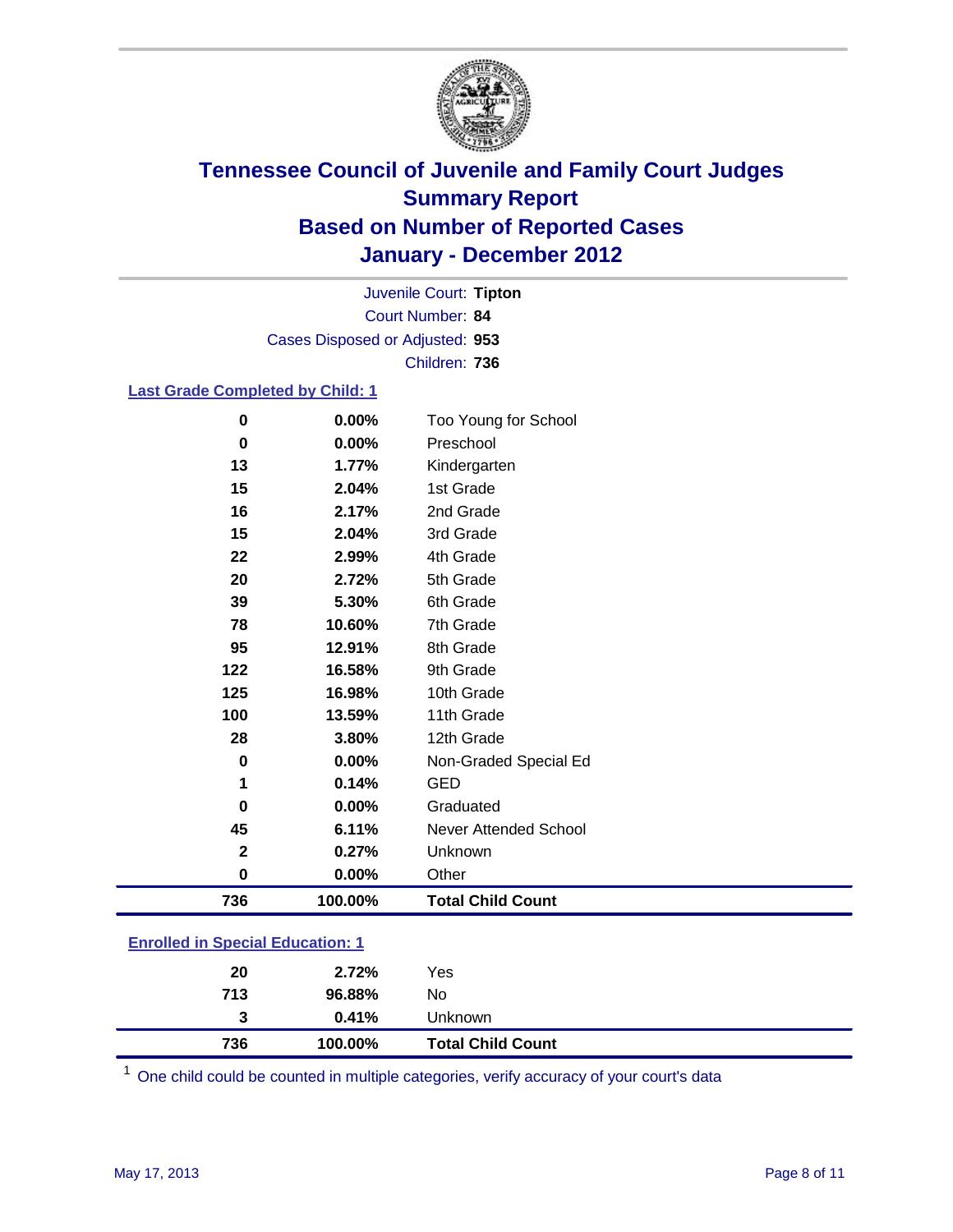

|                              | Juvenile Court: Tipton          |                           |  |  |
|------------------------------|---------------------------------|---------------------------|--|--|
|                              |                                 | Court Number: 84          |  |  |
|                              | Cases Disposed or Adjusted: 953 |                           |  |  |
| Children: 736                |                                 |                           |  |  |
| <b>Action Executed By: 1</b> |                                 |                           |  |  |
| 775                          | 72.50%                          | Judge                     |  |  |
| 96                           | 8.98%                           | Magistrate                |  |  |
| 198                          | 18.52%                          | <b>YSO</b>                |  |  |
| 0                            | $0.00\%$                        | Other                     |  |  |
| 0                            | 0.00%                           | Unknown                   |  |  |
| 1,069                        | 100.00%                         | <b>Total Action Count</b> |  |  |

### **Formal / Informal Actions: 1**

| 274          | 25.63%   | Dismissed                                        |
|--------------|----------|--------------------------------------------------|
| 6            | 0.56%    | Retired / Nolle Prosequi                         |
| 143          | 13.38%   | <b>Complaint Substantiated Delinquent</b>        |
| 92           | 8.61%    | <b>Complaint Substantiated Status Offender</b>   |
| 0            | $0.00\%$ | <b>Complaint Substantiated Dependent/Neglect</b> |
| 0            | $0.00\%$ | <b>Complaint Substantiated Abused</b>            |
| 0            | $0.00\%$ | <b>Complaint Substantiated Mentally III</b>      |
| 284          | 26.57%   | Informal Adjustment                              |
| 16           | 1.50%    | <b>Pretrial Diversion</b>                        |
| 0            | $0.00\%$ | <b>Transfer to Adult Court Hearing</b>           |
| 0            | $0.00\%$ | Charges Cleared by Transfer to Adult Court       |
| $\mathbf{2}$ | 0.19%    | Special Proceeding                               |
| 0            | $0.00\%$ | <b>Review Concluded</b>                          |
| 235          | 21.98%   | Case Held Open                                   |
| 17           | 1.59%    | Other                                            |
| 0            | $0.00\%$ | <b>Unknown</b>                                   |
| 1,069        | 100.00%  | <b>Total Action Count</b>                        |

<sup>1</sup> If different than number of Referral Reasons (1069), verify accuracy of your court's data.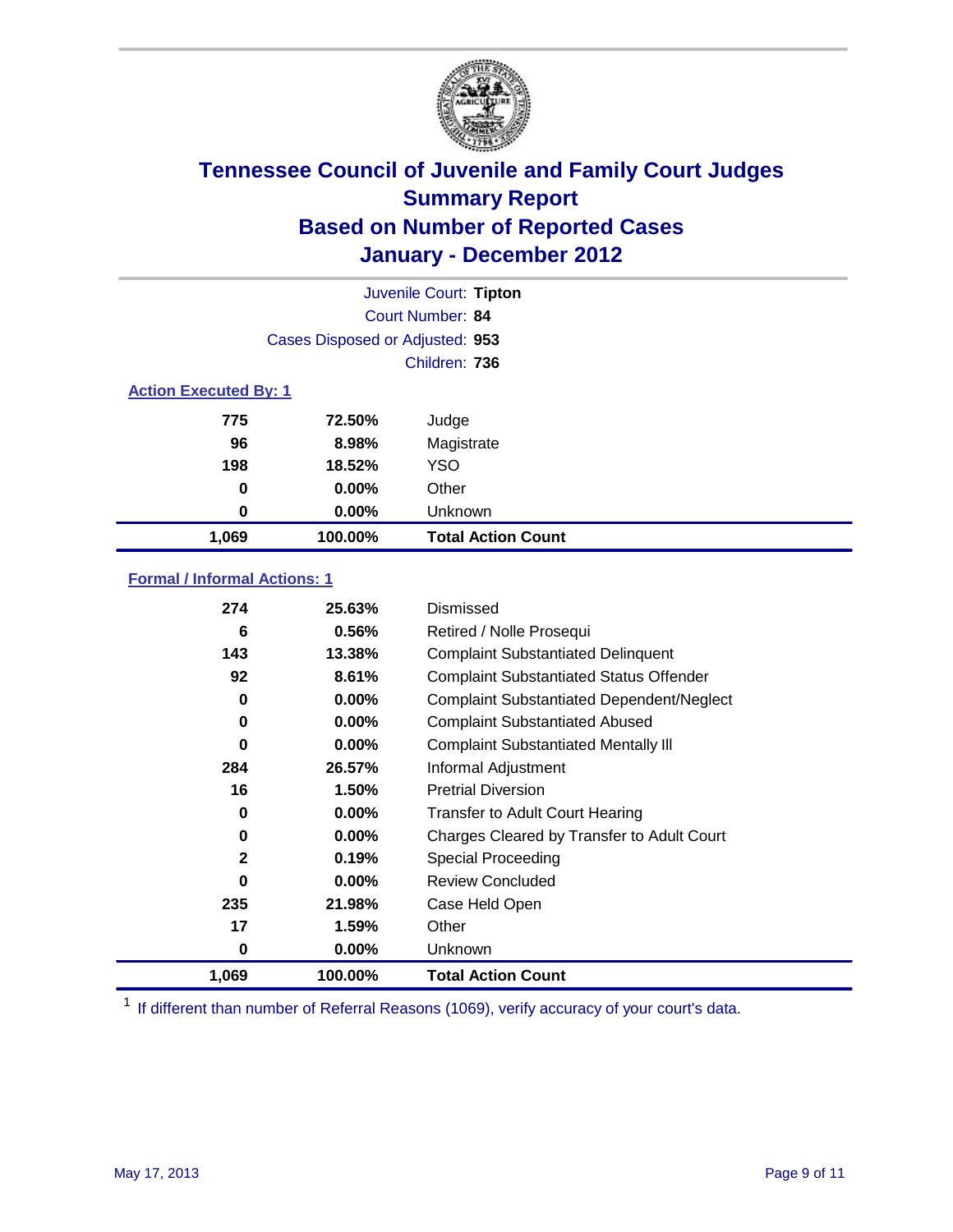

|                       |                                 | Juvenile Court: Tipton                                |
|-----------------------|---------------------------------|-------------------------------------------------------|
|                       |                                 | Court Number: 84                                      |
|                       | Cases Disposed or Adjusted: 953 |                                                       |
|                       |                                 | Children: 736                                         |
| <b>Case Outcomes:</b> |                                 | There can be multiple outcomes for one child or case. |
| 325                   | 20.77%                          | <b>Case Dismissed</b>                                 |
| 5                     | 0.32%                           | Case Retired or Nolle Prosequi                        |
| 113                   | 7.22%                           | Warned / Counseled                                    |
| 168                   | 10.73%                          | Held Open For Review                                  |
| 142                   | 9.07%                           | Supervision / Probation to Juvenile Court             |
| 1                     | 0.06%                           | <b>Probation to Parents</b>                           |
| 1                     | 0.06%                           | Referral to Another Entity for Supervision / Service  |
| 74                    | 4.73%                           | Referred for Mental Health Counseling                 |
| 4                     | 0.26%                           | Referred for Alcohol and Drug Counseling              |
| 3                     | 0.19%                           | <b>Referred to Alternative School</b>                 |
| 0                     | 0.00%                           | Referred to Private Child Agency                      |
| 26                    | 1.66%                           | Referred to Defensive Driving School                  |
| 52                    | 3.32%                           | Referred to Alcohol Safety School                     |
| 35                    | 2.24%                           | Referred to Juvenile Court Education-Based Program    |
| 0                     | 0.00%                           | Driver's License Held Informally                      |
| 0                     | 0.00%                           | <b>Voluntary Placement with DMHMR</b>                 |
| 3                     | 0.19%                           | <b>Private Mental Health Placement</b>                |
| 0                     | 0.00%                           | <b>Private MR Placement</b>                           |
| 0                     | 0.00%                           | Placement with City/County Agency/Facility            |
| 0                     | 0.00%                           | Placement with Relative / Other Individual            |
| 100                   | 6.39%                           | Fine                                                  |
| 115                   | 7.35%                           | <b>Public Service</b>                                 |
| 16                    | 1.02%                           | Restitution                                           |
| 0                     | 0.00%                           | <b>Runaway Returned</b>                               |
| 7                     | 0.45%                           | No Contact Order                                      |
| $\mathbf 2$           | 0.13%                           | Injunction Other than No Contact Order                |
| 15                    | 0.96%                           | <b>House Arrest</b>                                   |
| 41                    | 2.62%                           | <b>Court Defined Curfew</b>                           |
| 0                     | 0.00%                           | Dismissed from Informal Adjustment                    |
| 0                     | 0.00%                           | <b>Dismissed from Pretrial Diversion</b>              |
| 0                     | 0.00%                           | Released from Probation                               |
| 0                     | 0.00%                           | <b>Transferred to Adult Court</b>                     |
| 0                     | 0.00%                           | <b>DMHMR Involuntary Commitment</b>                   |